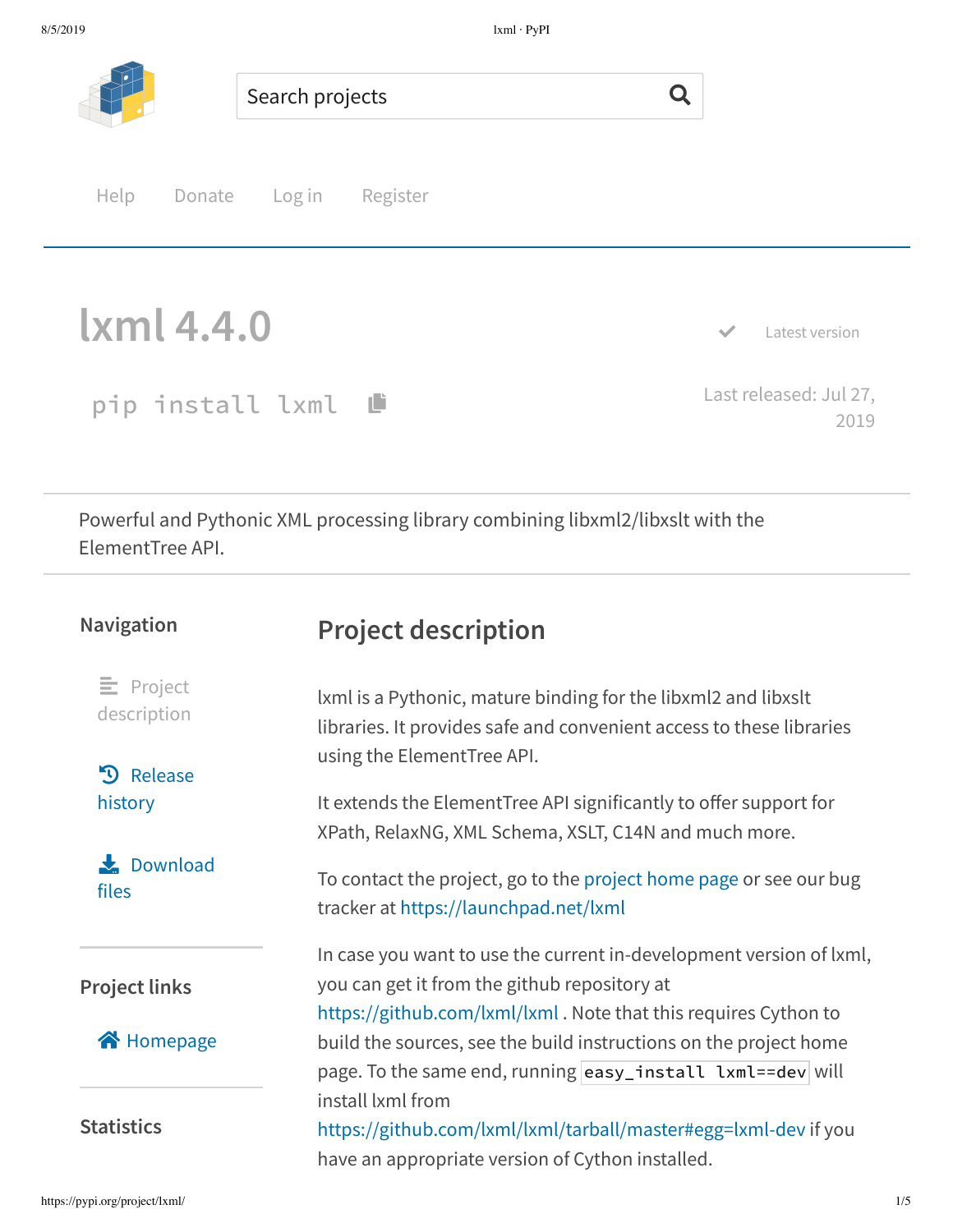View statistics for this project via Libraries.io  $\mathbf{Z}$ , or by using Google **BigQuery**<sub>¤</sub>

### **Meta**

**License:** BSD License (BSD)

### **Author:** lxml dev team  $\overline{\mathbf{S}}$

### **Maintainer:** lxml dev team  $\overline{\mathbf{S}}$

## **Maintainers**



scoder



### **Classifiers**

**Development Status** 5 -

Production/Stable

### **Intended Audience** Developers

Information **Technology** 

**License** OSI Approved :: BSD License

#### 8/5/2019 lxml · PyPI

After an official release of a new stable series, bug fixes may become available at https://github.com/lxml/lxml/tree/lxml-4.4 . Running easy\_install lxml==4.4bugfix will install the unreleased branch state from https://github.com/lxml/lxml/tarball/lxml-4.4#egg=lxml-4.4bugfix as soon as a maintenance branch has been established. Note that this requires Cython to be installed at an appropriate version for

# **4.4.0 (2019-07-27)**

## **Features added**

the build.

- Element.clear() accepts a new keyword argument  $\bullet$ keep\_tail=True to clear everything but the tail text. This is helpful in some document-style use cases.
- When creating attributes or namespaces from a dict in Python 3.6+, lxml now preserves the original insertion order of that dict, instead of always sorting the items by name. A similar change was made for ElementTree in CPython 3.8. See https://bugs.python.org/issue34160
- Integer elements in Lxml.objectify implement the  $\boxed{\underline{\hspace{1cm}}}$  index $\boxed{\hspace{1cm}}$  () special method.
- GH#269: Read-only elements in XSLT were missing the  $n$  nsmap property. Original patch by Jan Pazdziora.
- ElementInclude can now restrict the maximum inclusion depth via a  $\frac{max_{\text{depth}}}{\text{argument}}$  to prevent content explosion. It is limited to 6 by default.
- The target object of the XMLParser can have start\_ns() and  $|end_ns()|$  callback methods to listen to namespace declarations.
- The TreeBuilder has new arguments comment\_factory and pi\_factory to pass factories for creating comments and processing instructions, as well as flag arguments insert\_comments and insert\_pis to discard them from the tree when set to false.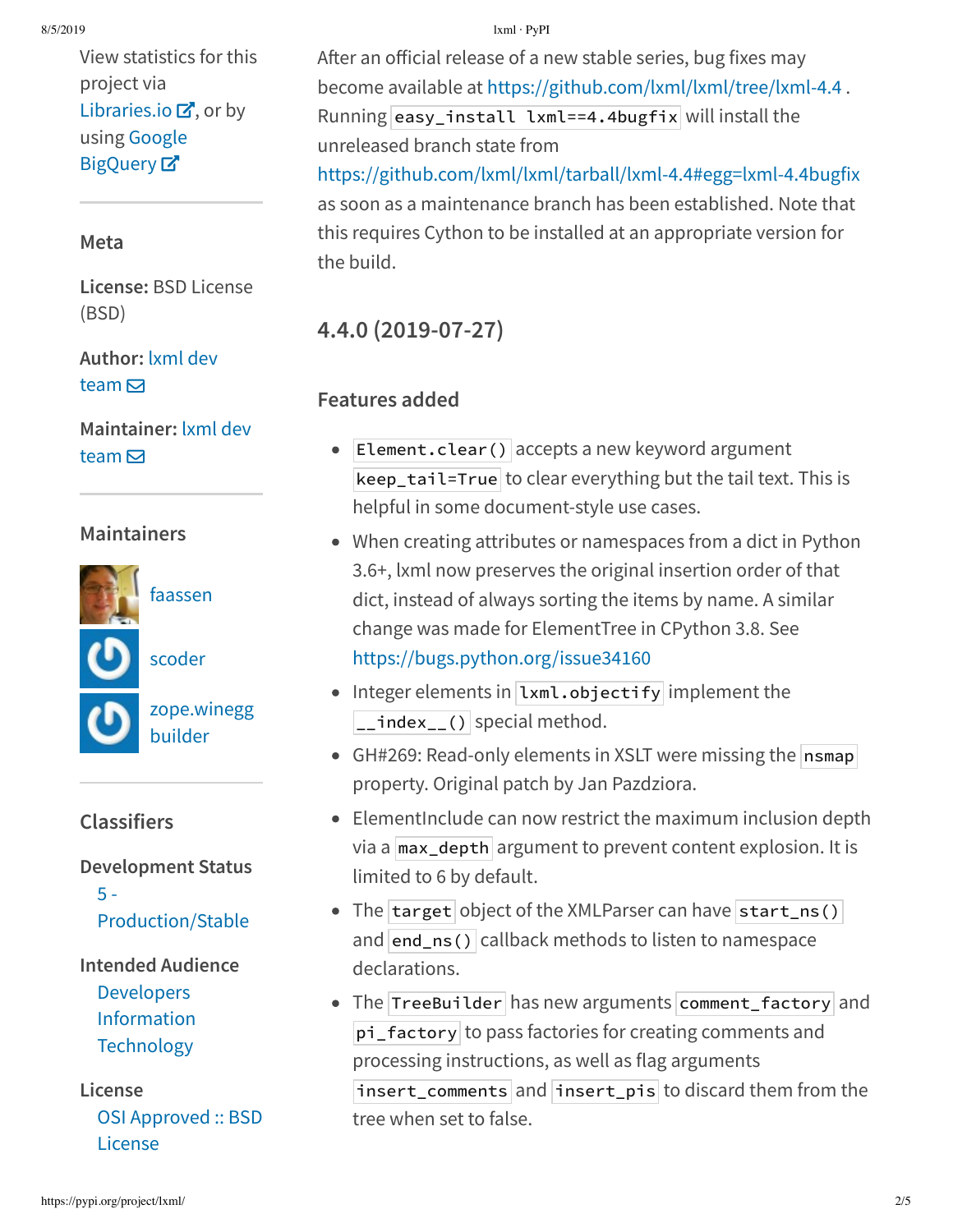## **Operating System** OS Independent

**Programming Language**

#### $\overline{C}$

Cython Python :: 2 Python :: 2.7 Python :: 3 Python :: 3.4 Python :: 3.5 Python :: 3.6 Python :: 3.7

#### **Topic**

Software Development :: Libraries :: Python Modules Text Processing :: Markup :: HTML Text Processing :: Markup :: XML

A C14N 2.0 implementation was added as etree.canonicalize() , a corresponding C14NWriterTarget class, and a  $c14n2$  serialisation method.

### **Bugs fixed**

- When writing to file paths that contain the URL escape character '%', the file path could wrongly be mangled by URL unescaping and thus write to a different file or directory. Code that writes to file paths that are provided by untrusted sources, but that must work with previous versions of lxml, should best either reject paths that contain '%' characters, or otherwise make sure that the path does not contain maliciously injected '%XX' URL hex escapes for paths like '../'.
- Assigning to Element child slices with negative step could insert the slice at the wrong position, starting too far on the left.
- Assigning to Element child slices with overly large step size could take very long, regardless of the length of the actual slice.
- Assigning to Element child slices of the wrong size could sometimes fail to raise a ValueError (like a list assignment would) and instead assign outside of the original slice bounds or leave parts of it unreplaced.
- The comment and pi events in iterwalk() were never triggered, and instead, comments and processing instructions in the tree were reported as  $|\text{start}|$  elements. Also, when walking an ElementTree (as opposed to its root element), comments and PIs outside of the root element are now reported.
- LP#1827833: The RelaxNG compact syntax support was broken with recent versions of  $r_{\text{nc2rng}}$ .
- LP#1758553: The HTML elements source and track were added to the list of empty tags in  $lmm.l.html$ .defs.
- Registering a prefix other than "xml" for the XML namespace is now rejected.
- Failing to write XSLT output to a file could raise a misleading exception. It now raises **IOError**.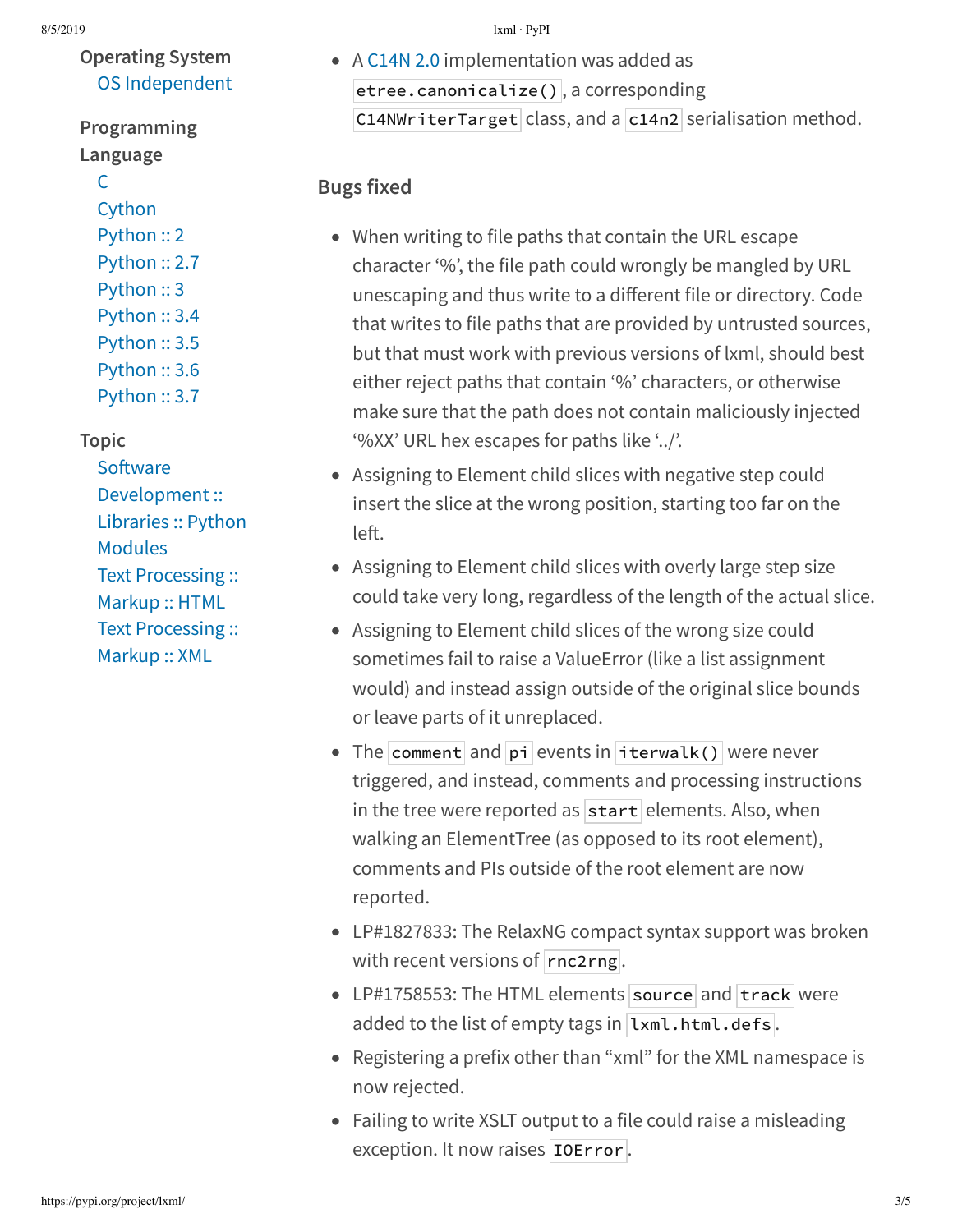#### **Other changes**

- Support for Python 3.4 was removed.
- $\bullet$  When using Element. find\*() with prefix-namespace mappings, the empty string is now accepted to define a default namespace, in addition to the previously supported None prefix. Empty strings are more convenient since they keep all prefix keys in a namespace dict strings, which simplifies sorting etc.
- The ElementTree.write\_c14n() method has been deprecated in favour of the long preferred ElementTree.write(f, method="c14n") . It will be removed in a future release.



**Help**

Installing packages Uploading packages User guide<sup>T</sup> FAQs

### **About PyPI**

PyPI on Twitter<sup>7</sup> Infrastructure dashboard Package index name retention 口 Our sponsors

## **Contributing to PyPI**

Bugs and feedback Contribute on GitHub<sup>C</sup> Development credits

# **Using PyPI**

Code of conduct<sup>™</sup> Report security issue Privacy policy<sup>[2]</sup> Terms of use